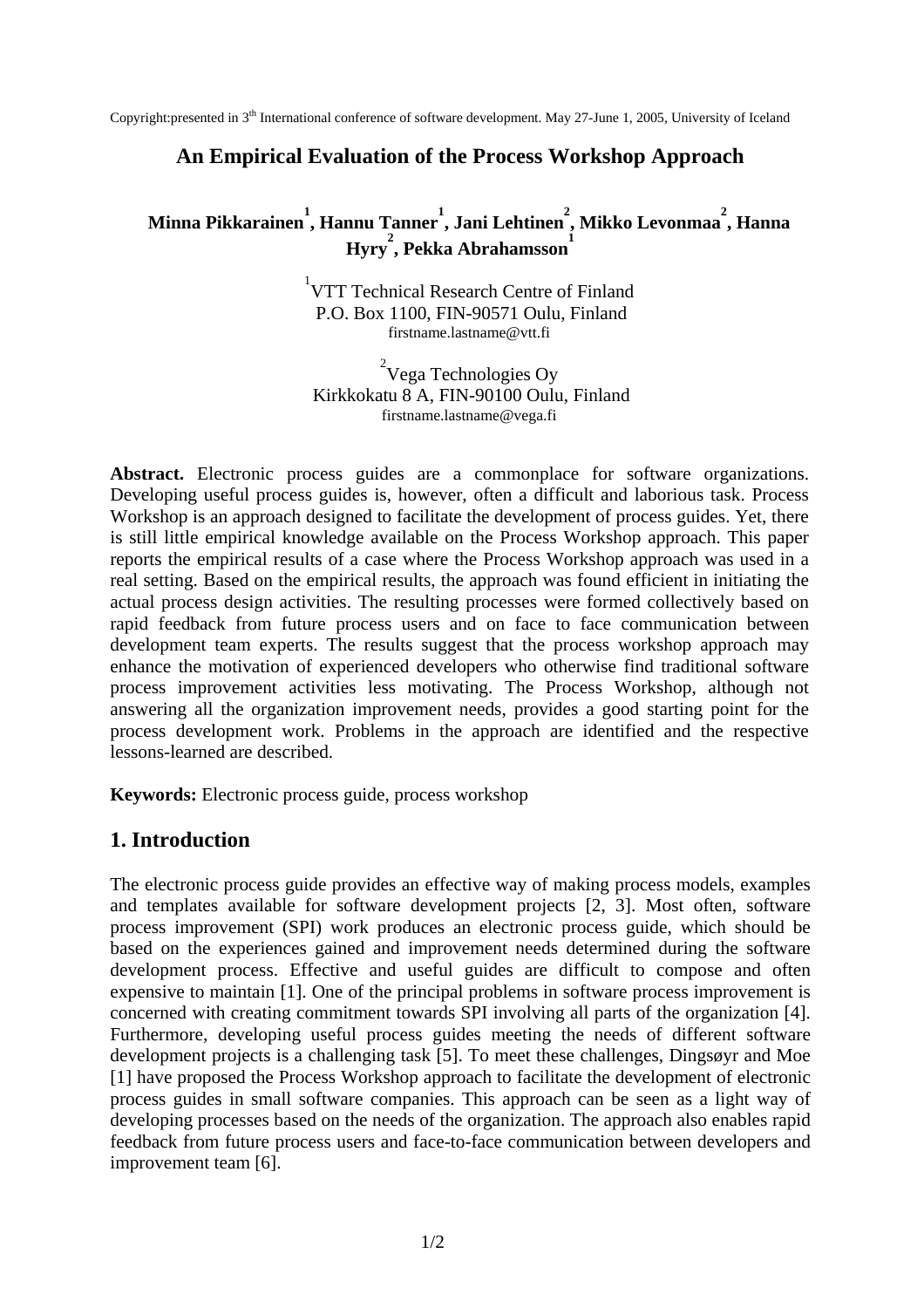In the literature, there is little empirical evidence available on the actual development of electronic process guides. Some process development approaches and tools exist, however. The Spearmint Approach to Software Process Definition and Process Guidance [2, 3] supports the modeling and online-documentation of software development processes from a software engineering perspective. The Spearmint has been tried out and tested in several different environments including Extreme Programming (XP) [4] based development setting [2]. The use of Spearmint requires the adoption of a tool that supports the process design. The case company did not, however, want to commit to any particular tool-based process design approach *a priori*. The Process Workshop Approach [1] is designed to facilitate the development process. It is based on intense collaboration, paper and pen techniques and rapid feedback cycles. Little is known empirically about the validity of the approach, however. Empirical evidence is valuable for researchers and practitioners alike. For researchers, it provides a reference point and opportunities for theoretical development, while for practitioners, it offers practical guidance in terms of how, what and when, and in which context the approach works.

The case company is a software development organization with 70 developers. Prior to the case study, the organization had not been providing any systematic, explicit or organized guidance for their product development processes. The case organization was using various undocumented software development practices and processes in different product development and subcontracting projects. Majority of the software development practices and processes were directly based on customer demands and requirements. One of the aims of the case organization was to increase their capability also in terms of CMMI [5] maturity levels. Therefore, the software process improvement work was started with a CMMI based assessment. During the CMMI assessment, the key strengths and the improvement opportunities of the case company were analysed. The key findings of the analysis were an inconsistence of software development practices within the organization and a lack of systematic explicit process documentation. It was agreed that an efficient process guide is needed to provide support for the development work in the case company. In practical terms, this guide would help develop software more systematically, while also enabling new employees to become productive faster. Therefore, there was a strong case for 1) collecting information of the best working practices of the different projects, 2) defining an electronic process guide and 3) creating commitment for piloting the created process model in selected projects. A decision was made to adopt the Process Workshop approach [1] to continue the process development work.

The purpose of this paper is to report the results of the key empirical findings on the use of the Process Workshop approach in a small company. Thus, the paper focuses on process construction (i.e., how the process is developed), while paying less attention to the process description (i.e. how the process is described). The empirical results include the benefits and problems found during the process workshop. The lessons-learned are also identified.

This paper is composed as follows: section 2 presents the background for the Process Workshop approach. The third section provides a description of the research method used. The fourth section discusses the results. The last section concludes the paper with final remarks and outlines future actions.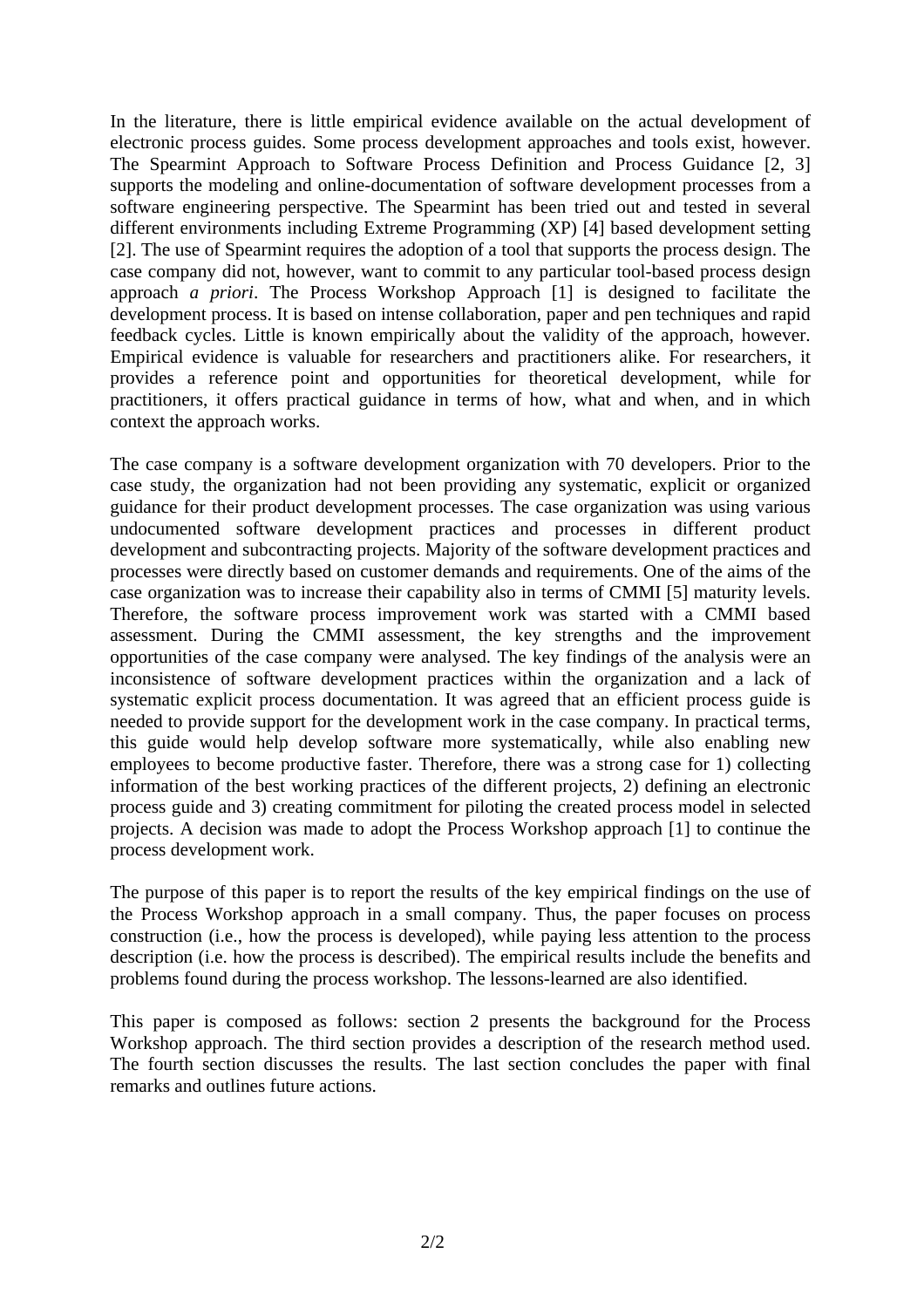### **2. Process Workshop Approach**

This paper is based on the assumption that an electronic process guide provides a means of making processes available to software developers. It has been argued that the electronic process guide would be an efficient way of enhancing the development processes for a software company [2]. Therefore, the challenge for an organization is to define simple and yet realistic process models that include the most important activities and work products. The software developers' commitment to using the defined process guides is also essential. Dingsøyr and Moe [1] have developed the Process Workshop approach to support the development of electronic process guides. The basic idea in the Process Workshop approach is to define the most important processes in several workshops in cooperation between the software developers and the improvement team. The Process Workshop aims at defining the key processes for a company through effective use of simple visual models [1].

The process workshop approach includes six major steps: (1) decide processes, (2) invite participants, (3) hold the Process Workshop, (4) appoint the responsibility for implementation, (5) appoint the responsibility for reviewing process results, and (6) implement process in organization [1]. Steps 1 and 2 prepare for the Process Workshop. In the first two steps, the improvement team selects the most relevant process areas for further analysis, invites experienced developers to join the workshop and takes care of all preparations concerning process worksheet, meeting room, yellow labels, wall papers and the like. [1].

During the Process Workshop, the first activity is to hold a short presentation on the goals and activities involved in the Process Workshop. The second step includes the generation of inputs, outputs, roles and documents related to selected process areas. The results are recorded on a pre-laid out process worksheet (Figure 1). Inputs and outputs are generally documents (or code) that should be available for the processes. Roles (e.g. developer, project manager) are the persons who should contribute to the activities defined. [1].



**Figure 1 Process Worksheet [1]** 

After the workshop, the responsibilities are assigned for implementation, review and deployment within the company. The responsibilities for process guide reviewing and piloting are, if possible, divided among the participants. The existing processes are updated and new ones defined based on the results of the Process Workshop. The developers are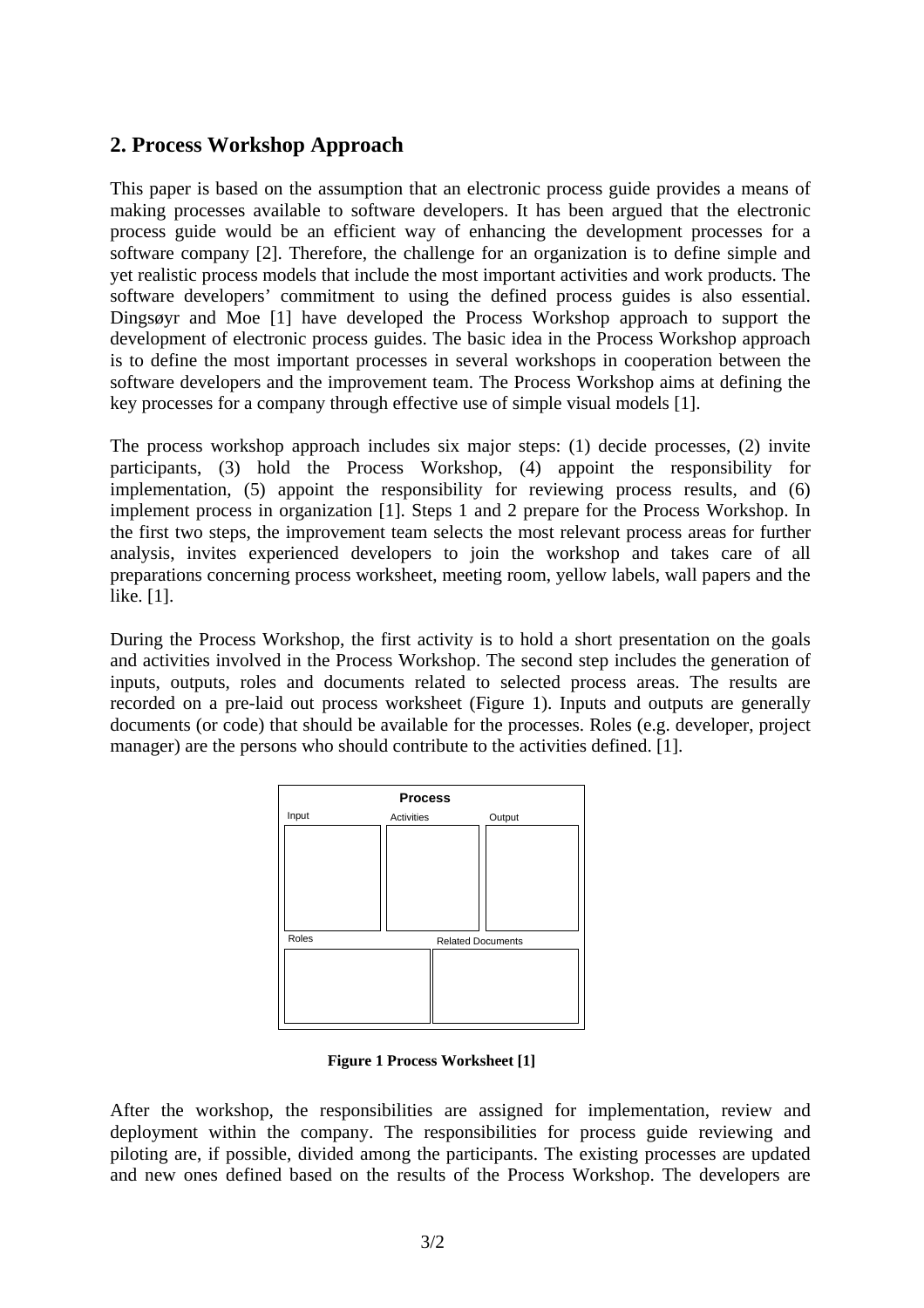involved in the workshop, thus having an opportunity to contribute to the content. The results are piloted in participants' projects. Dingsøyr and Moe [1], who have tested the Process Workshop approach in several small software companies, suggest that the Process Workshop approach enables the companies involved to improve their software development and organizational learning capacity.

# **3. Research Approach**

The research was performed using the Action Research method [6]. Action research is an iterative process including problem diagnosis, action planning, action taking, evaluating and specifying learning by the researcher and the participators [6]. In this study, the research problem is to find a systematic way of defining electronic process guides. The Process Workshop can be seen as a social process, in which the selected software processes are defined in cooperation between researchers and case organization developers including the improvement team.

The case organization is a rapidly growing and successful software company operating in the mobile and wireless sector. The case company had not been using any consistent, systematic process models. Rather, their development relied on highly competent and esperienced development staff. Moreover, majority of the development work was done at customer premises with customer's processes. There existed a business pressure to move the development to their own facilities, which motivated the company to initiate the process development project. The aim of the improvement team's work was to collect and analyse the software development practices used, to determine the most appropriate ones, and to define a working process model for the case company so as to support the practical work of software developers, thus also contributing to their learning process.

During the action planning phase, the Process Workshop approach was tested by the improvement team for one process. The approach was found feasible, while requiring some modification before it was applied. An alternative solution for process definition would be to use assessment findings for generating processes with the improvement team. This would be the traditional approach. However, being based only on CMMI findings, this approach would lack the knowledge and experience provided by developers. This would give rise to a risk of the approach not providing adequate support for the daily working practices of developers and their commitment to further piloting actions. Therefore, the traditional approach would not provide adequate answers the research problem.

The Process Workshop was carried out as one of the activities within the software process improvement work of the case company. The whole process of process development involves a range of different activities such as process definitions, piloting planning and planned deployment actions along with further process workshops. After the planning phase, a threehour workshop was implemented (action) by 11 representatives of the case company and three researchers. The results reported here concentrate on one action research iteration. Future research will focus on evaluating the practical feasibility of the defined processes based on the piloting results, and testing the Process Workshop method in other case studies.

The improvement project progressed as follows. The process started with a traditional process assessment, which was mainly performed using CMMI level 2 process definitions. Due to frequent changes in the software development requirements and incremental development needs, also agile methods [7] and principles (www.agilemanifesto.org) were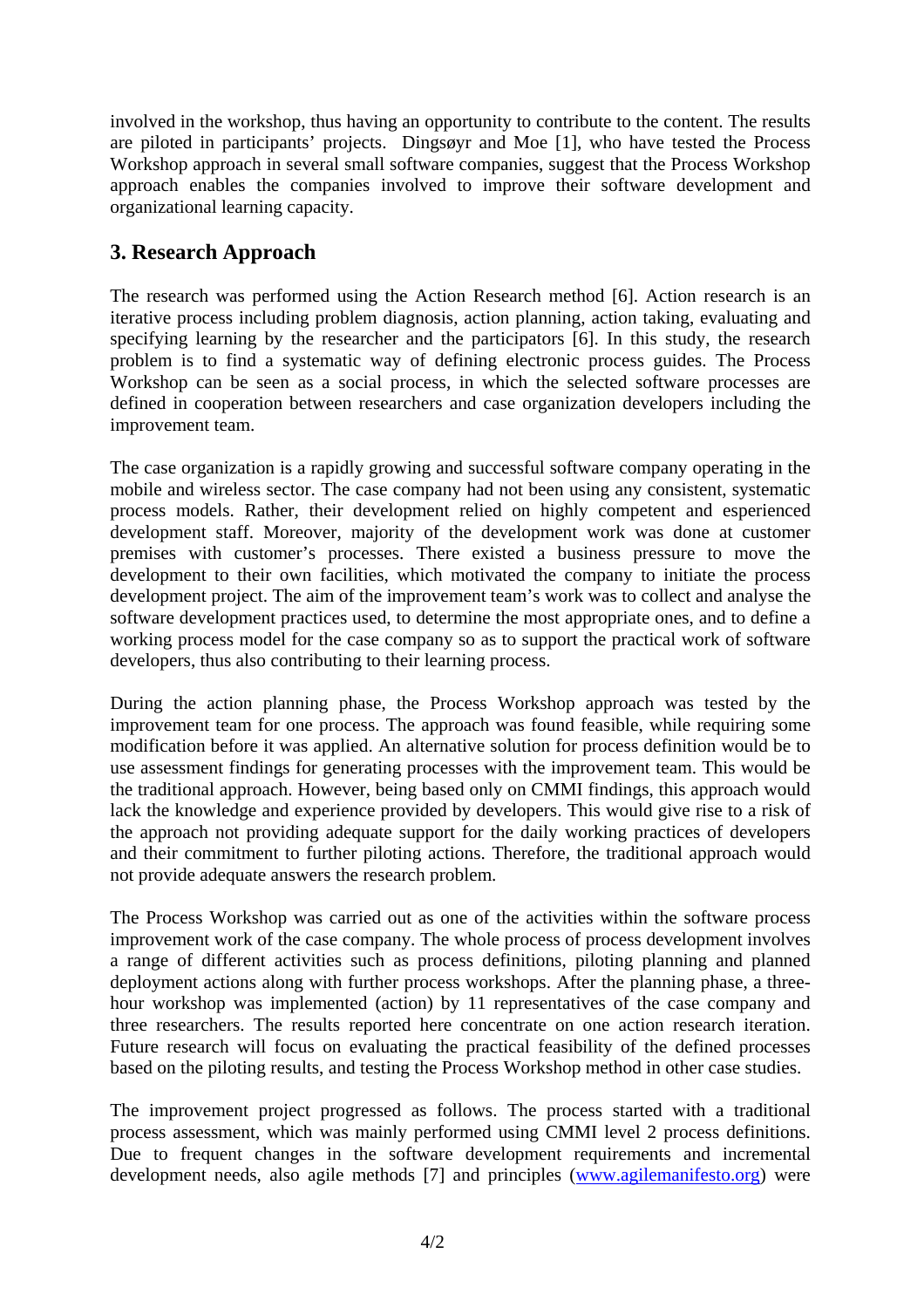used in performing the improvement idea analysis. The assessment included eight interviews. The interviewees were project managers and developers working in different product development and customer subcontract projects within the organization. During the process assessment, a number of useful improvement ideas were found. The assessment results were used for forming the basis and starting point for the Process Workshop.

As stated above, prior to the workshop, the process workshop approach was piloted by the process improvement team. The process definition trial was carried out for the general project management process. The approach seemed to work adequately as a data collection and analysis method even if it proved difficult to define the differences between the related documents, inputs and outputs. Therefore, it was decided to define the inputs, outputs and the most suitable tools for each process area separately. In this phase, the improvement ideas, workshop goals and the used process workshop approach were also presented to the interviewees. The project managers and developers defined the most important process areas for the process workshop. In this analysis, daily project management, code and document inspections, and release building and testing were seen as the most important processes to be defined in the electronic software development process guide. The workshop schedule was based on a redefined agenda, which also included a time schedule for presentations and process definition.

# **4. Empirical Results**

#### **4.1 Progression of the Process Workshop**

During the process workshop, a brainstorming technique called Idea Walk (developed by Roope Kylmäkoski, Nokia Corporation) was used. In the first phase, the participants had a 10-minute session of walking around the meeting room, without discussing with each other, writing down their ideas on process activities, inputs, outputs, related tools, and roles on labels, which they then put them on wall boards (Figure 2).





**Figure 2 Progression of the Workshop**

In the second step, the employees of the case company were divided into groups of three persons. All groups spent about fifteen minutes analyzing each of the defined processes. During the analysis, the activity, input, output, tools and role labels were transferred, generated and removed on the process wall boards. As a result of the analysis, eight processes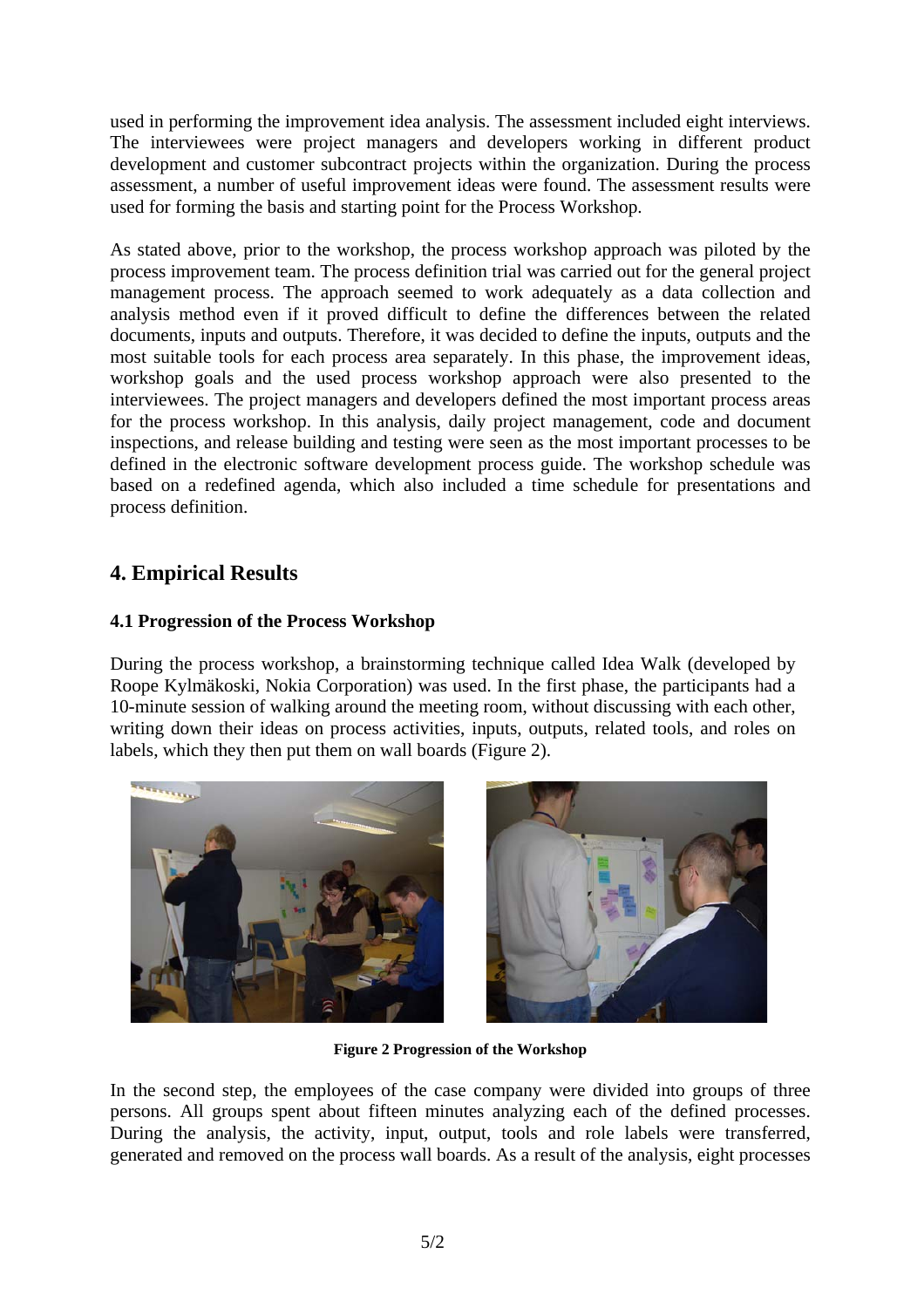of daily project management were defined: code and document inspections, change management, module, integration and system testing, and release building (Figure 2).

It was decided that the defined process model drafts would be reviewed, written in electronic format and piloted in case projects. After the process definition, each participator selected one of the defined process models to be reviewed and made an early commitment to pilot it in their software development projects.

#### **4.2 Analysis of the Process Workshop Results and Key Findings**

As a result of the empirical evaluation, it was found that the process workshop provided a light way of developing processes based on organization needs, while also enabling rapid feedback from future process users. During the workshop, eight process drafts were defined and analyzed in two hours. The used brainstorming technique (Called Idea Walk, idea definition with no discussion and then analysing in three-person groups, one process at a time) proved a highly efficient way of defining processes.

After analysing the CMMI assessment results, the process improvement team identified project management, requirements and changes as the most important processes. Project managers, however, considered it of primary importance to define consistent guidelines for the process areas that had the greatest direct impact on their daily software implementation activities. The defined processes were code and document reviewing, release building, testing and daily project management. Since the project managers were actually participating in the process definitions, they were also motivated to use the defined processes in practice in their projects.

The Process Workshop approach was seen as beneficial for the case company. The benefits of the Process Workshop approach are listed in the following.

- A fast and effective way to define different processes requiring little time
- Commitment for process review and piloting are ensured during the workshop
- The technique worked best when defining such process models that affected the implementation directly
- The process worksheet is an efficient way to standardize terminology and different working practices
- The Idea Walk technique makes it possible to define several processes at one workshop
- The Process Workshop can be supported with traditional assessment findings, making sure that the developed processes are in line with the most important improvement ideas as defined for the software development projects of the organization.
- The Process Workshop method supports organizational learning
- The results help the developers in their daily software development work

Based on the case experiences, it was found that using the Process Workshop approach many processes could be defined quickly and with relatively little time. As a result of the workshop, according to the comments of the management of the case organization, the project members had a strong commitment to reviewing process guidelines and piloting, and the people who had the most knowledge of the processes had been sharing their knowledge of the different working practices. This was found to enhance organizational learning and to efficiently support the definition of a common terminology and processes in a small organization, based on the organization's own best working practices and CMMI assessment results. The technique, however, proved to work best when defining such processes (e.g. code inspections and release building (example in Figure 3)) that affected the software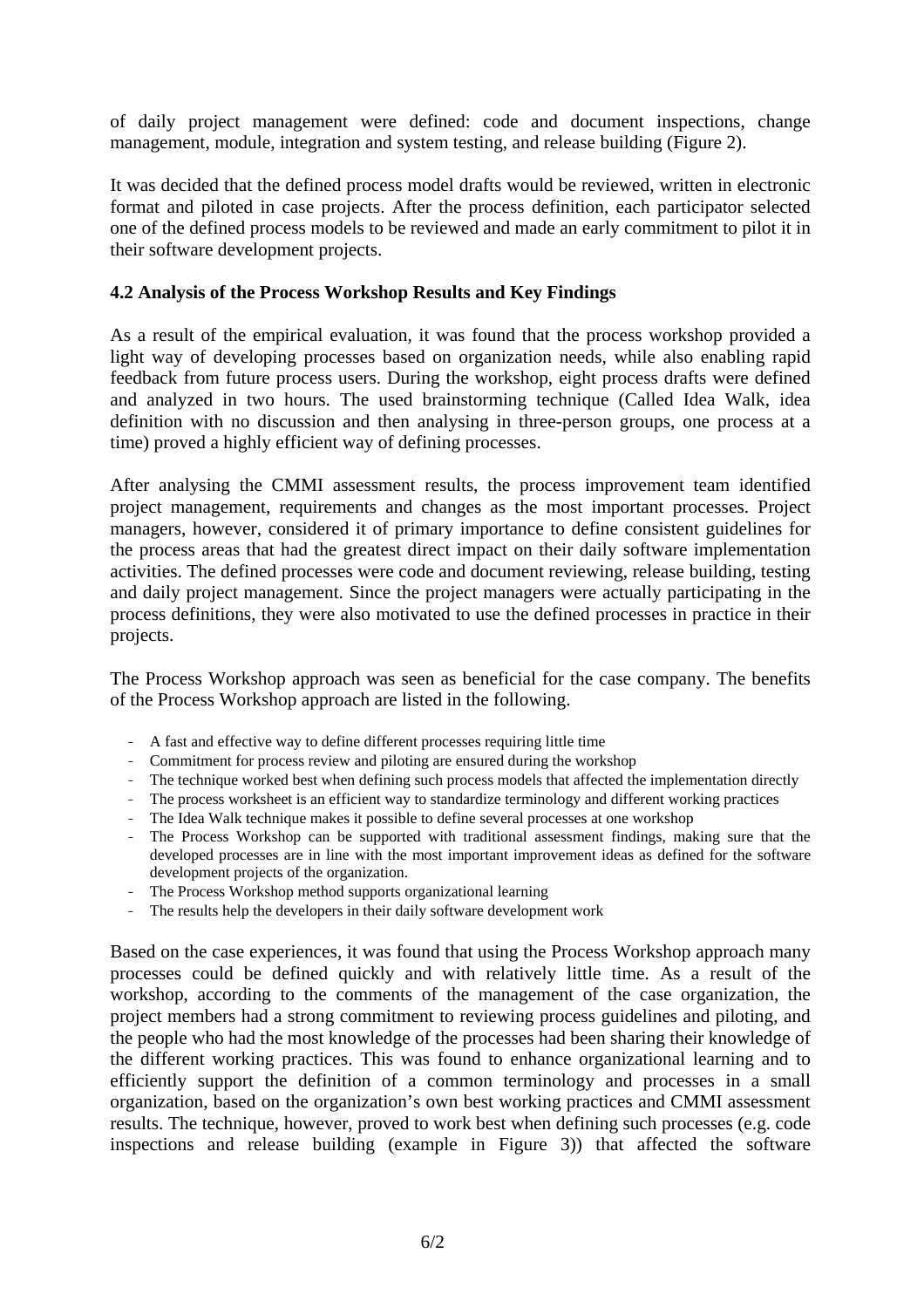implementation directly. The Idea Walk technique made the workshop even more efficient while also making it possible to several processes in one workshop.



**Figure 3 An example of release building process** 

In the created release building process (Figure 3), the defined activities were 1) selecting the right version of the version management system, 2) automated release building, and 3) release note creation, 4) release testing, 5) delivering the release, and finally, 6) acquiring release acceptance from the customer. The inputs were: project plan, change requests and release plan, error report, and source code. The outputs of this process were: release, release note and customer acceptance note. The purpose of the defined process is to serve as release building instructions for new software developers at the case company.

Compared with the experiences gained with earlier Process Workshops, the empirical results seem to support the findings made by Dingsøyr and Moe [1] of the Process Workshop as an efficient way of defining processes and supporting project employee learning. During the process workshop case study evaluation, however, also a number of problems or negative findings were also encountered:

- There was no time to discuss the improvements or process results together with the whole workshop team
- The defined processes are just drafts still requiring further analysis workshops and review cycles.
- Workshop results are laborious to document in the final electronic format.
- The project members do not have such a high motivation to review or pilot the support processes that do not directly affect their software implementation activities.
- The process definition can be difficult and it takes more time if the projects involved have highly different working practices (e.g. both plan driven and agile methods) and terminologies.
- The general level assessment findings may prove difficult to connect with detailed level process models. Not all of the improvement ideas can be addressed by the process models defined in the process workshops.
- The process workshop provides a good starting point for organization improvement work. However, the practical implementation of the improvement still requires further analysis and documentation work.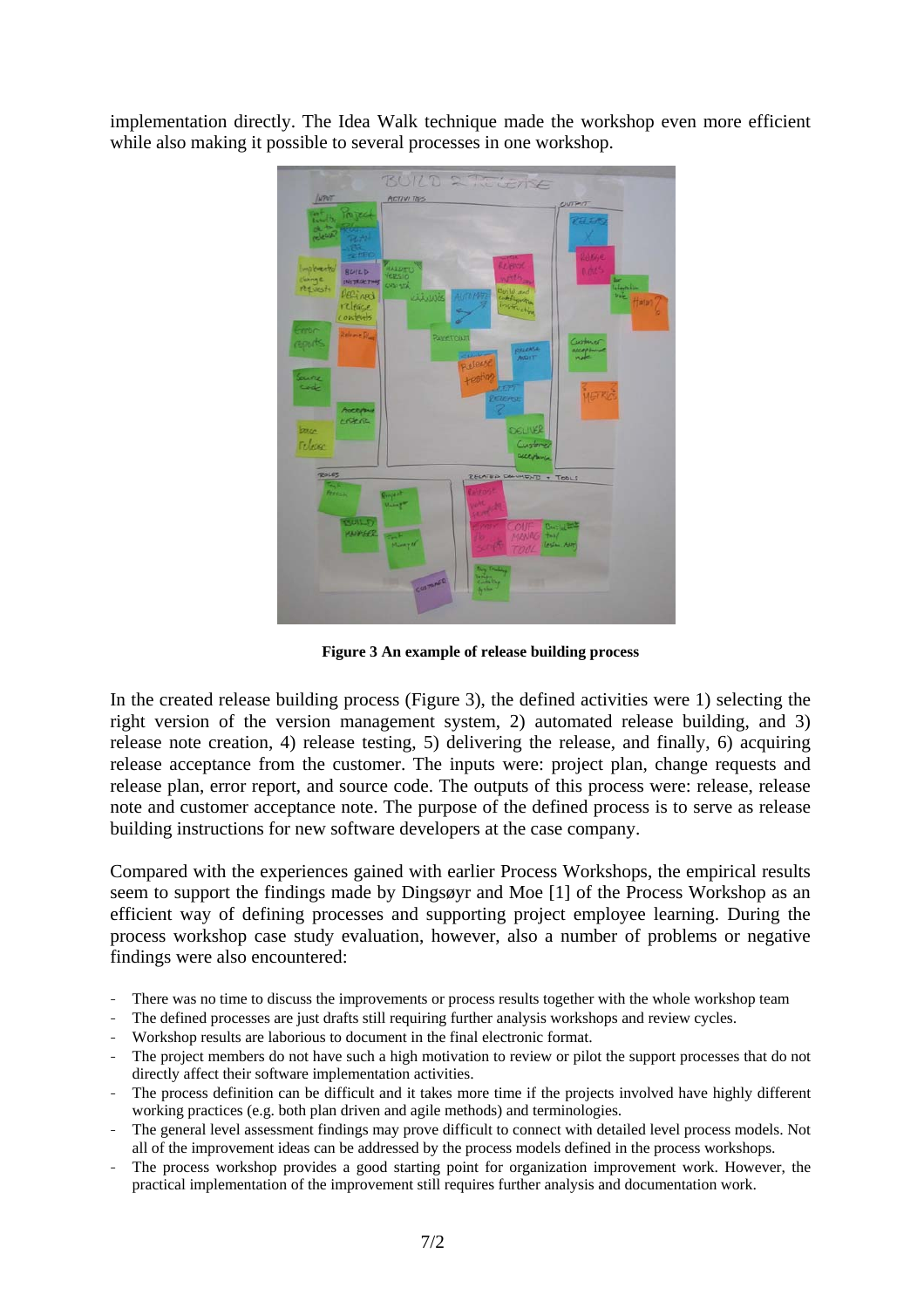The key problems encountered with the process workshop approach were that, firstly, there was no time for an in-depth discussion about the improvements and process results together with the whole workshop team after the definition, and, secondly, process definition can be a difficult task, requiring more time if the working practices and terminologies of the projects involved differ greatly. Such was the case, for instance, when the different projects were employing highly different module testing tools and integration environments. In our case, an attempt was made to address this problem by dividing testing activities into smaller process areas, which were module, integration and system testing. In addition, the daily project management process (one of the processes selected at the beginning of the workshop) proved difficult to be limited to covering daily activities only. It was, however, easy to keep daily project management activities separate from weekly or monthly practices. Some projects had daily meetings (e.g. one Scrum project had daily meetings), while most of the plan driven projects only met weekly. These different projects would thus also require different process models.

It may be difficult to connect general level assessment findings with detailed process definitions at implementation level. Furthermore, not all the found improvement ideas can be adequately addressed by the process workshop technique. Although some drafts of process guidelines for the organization were drawn out (collected and preanalysed data from managers and developers) as a result of the process workshop, further analysis and definition workshops are still needed to achieve adequate electronic process definitions.

The Process Workshop approach combined with the Idea Walk technique proved to be a suitable approach for motivating experienced developers who might be biased against software process improvement activities because of failed improvement projects in the past. Even though this technique provided promising results, it did not result in any ready-to-bedeployed material. It did, however, provide a good starting point, with a lot of documentation and refinement work still to be done. In future, the process improvement endeavour started in the case company will be continued, using both the Process Workshop approach and the Rapid7 [8] workshop method. The Rapid7 method has two key benefits compared to the Process Workshop approach of Dingsøyr and Moe [1]. Those benefits are to be found in the results yielded by a deeper analysis performed during the workshop and in the implementation of the final document (e.g. electronic process guide) version during the workshops.

# **5. Conclusion**

Process improvement projects in the field of practical software development have been successfully carried out in many organizations during the past decade [9]. Often the target of the software process improvement (SPI) work is to come up with an electronic process guide which should be based on the experiences and improvement needs accumulated through the software development process. This paper has maintained that effective and useful guides are difficult to develop and often expensive to maintain.. The Process Workshop [1] is a promising approach, the main virtue of it being that it facilitates the development of electronic process guides for small companies. It offers the mechanisms required for defining the most important process models in workshops in cooperation between the software developers and the process improvement team.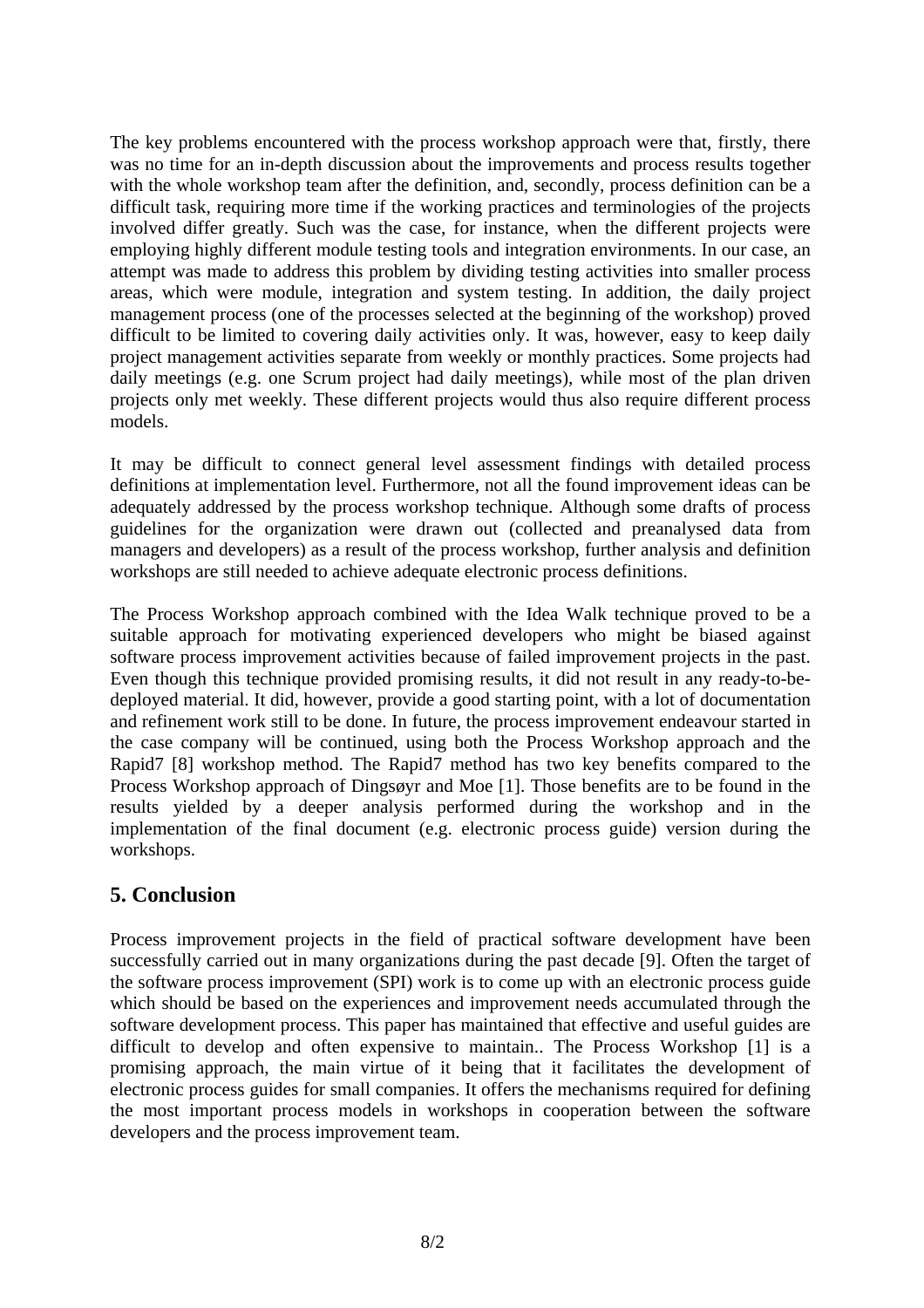The purpose of this paper was to present the results and the empirical findings of using the Process Workshop approach in a small software development company with a high level of competence, operating in the mobile and wireless sectors. As a result of the empirical experiment, the Process Workshop approach was found a light way of developing processes based on the needs of the organization, while also enabling rapid feedback from future process users and face to face communication between experienced developers and improvement team. This approach may also help to increase software developers' and project managers' commitment to reviewing and piloting defined processes. The case evaluation further indicated that the process workshop approach worked best with the processes that directly affected the participators' daily software implementation activities. The process workshop was also found to provide a suitable venue for supporting common terminology and defining the working practices within the organization.

The results also demonsrate that it may sometimes be laborious to generate process definitions in process workshops drawing upon highly different project practices and terminologies. It can also be difficult to associate general level assessment findings with detailed implementation level process definitions. Furthermore, the defined process drafts still require further development before they are ready to be piloted..

As a result of the process workshop, process drafts for some specific areas are now available to the case organization. The Process Workshop can be seen as a good starting point for the actual software process improvement and piloting work. Combined with the Idea Walk technique, it proved to be a suitable approach also for motivating experienced developers who might otherwise have a bias against SPI activities, because of failed SPI projects in the past. In spite of the promising results, the endeavour did not produce any ready-for-use electronic process guides. Further improvement activities and several workshops are still required for fulfilling the improvements needs identified in the CMMI assessment and for obtaining a serviceable electronic process guide. Thus, the process improvement at case company is to be continued in the future, using both the process workshop approach and the Rapid7 [8] workshop method for the final electronic process guide analysis and documentation.

# **Aknowledgements**

This research is supported by AGILE-ITEA research project. The research was conducted in co-operation with VTT Technical Research Centre of Finland and Vega Technologies. Acknowledgement to all the employees of Vega Technologies who participated in the activities of the improvement project. Thanks also to Outi Salo of VTT of her valuable comments to the paper.

# **References**

- 1. T. Dingsøyr and N. B. Moe, "The Process Workshop: A Tool to define Electronic Process Guides in small software companies," presented at Software Engineering Conference, 2004, Australian, 2004.
- 2. P. Z. Rösch, J.; Kempkens, R.; Webby, R., "Spearmint Software Process Modeling Environment," *Proceedings of the 20th International Conference on Software Engineering*, vol. Vol. II, IEEE Computer Society, pp. pp. 54-57., 1998.